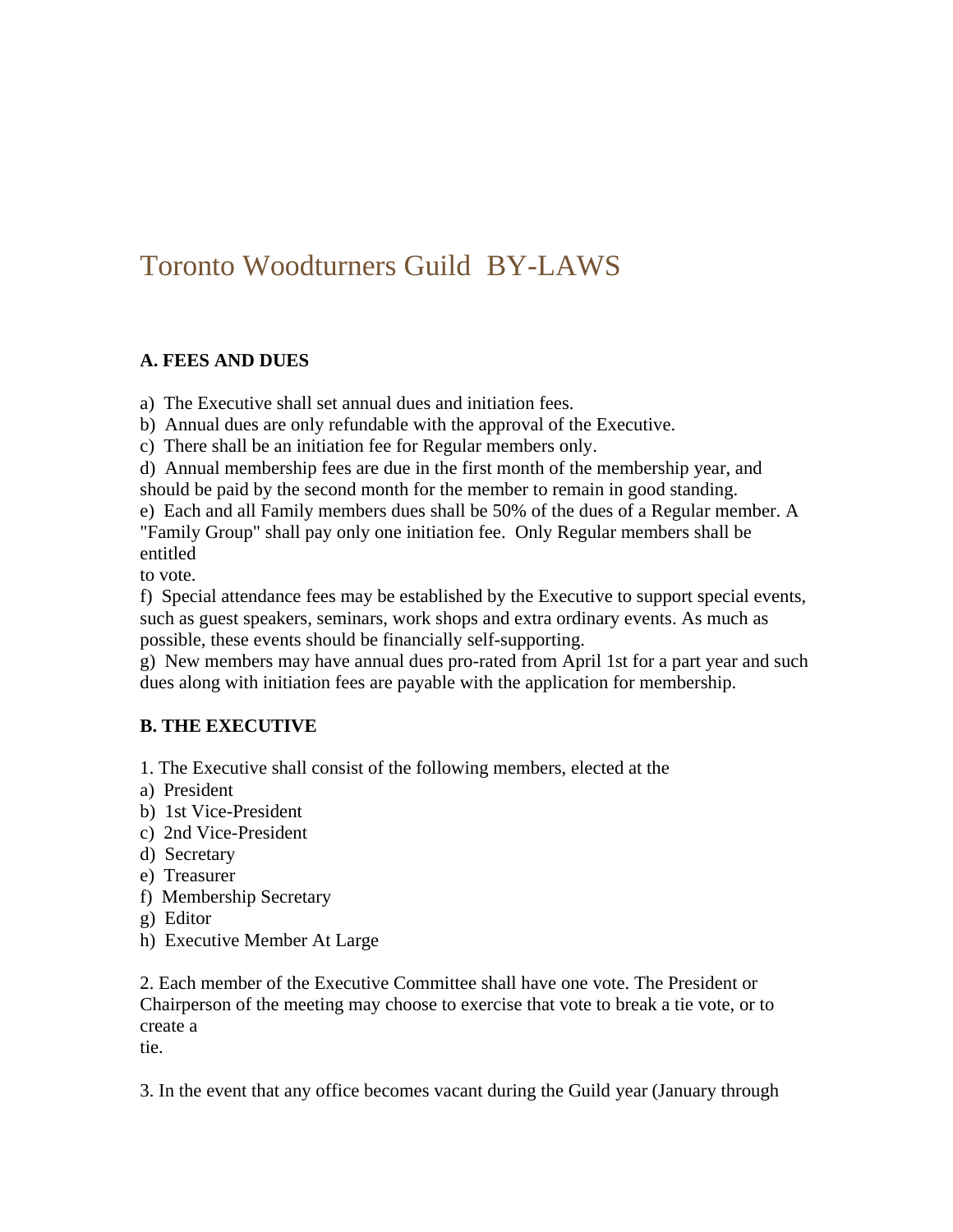December) the Executive shall appoint a Regular member to fill the vacancy.

4. Executive members shall be elected at the Annual Meeting for a two year term according to the following plan.

A. Even numbered years B. Odd numbered years President 2ndVicePresident 1st Vice President Secretary Treasurer Editor of the Newsletter Member-at-large Membership Secretary In order to establish the alternating two year pattern, Executive nominees running for election in 1999, in roles listed under column A, shall serve for one year only. Those running for roles listed in column B shall serve for two years. Thereafter, one half of the Executive will be elected in even numbered years and one half in odd numbered years.

5. Executive Assistants may be appointed by the Executive Committee to assist and work closely with specific Executive officers. Executive Assistants may attend Executive Committee meetings but would only vote on motions in the absence of the related Executive Officer.

#### **C. EXECUTIVE DUTIES AND RESPONSIBILITIES**

Note: Depending on the particular talents and time available by Executive members, some minor transfer of the following duties may occur between Executive members.

- 1. President
- a) Presides over all meetings.
- b) Acts as head of the Guild.
- c) Signs any and all contractual documents on behalf of the Guild.
- d) Shall be a signing officer for Guild cheques.
- e) Presents an annual report for approval at the Annual meeting.
- 2. 1st Vice-President
- a) In the absence of the President, acts in his/her place and stead.
- b) Co-ordinates with 2nd Vice-President to plan and develop member meeting programs.
- 3. 2nd Vice-President
- a) Co-ordinates with 1st Vice-President to plan and develop members meeting programs.
- b) Maintains library of Guild information for members use.
- 4. Secretary

a) Records the minutes of all meetings and distributes minutes to the Executive in a timely manner.

- b) Conducts correspondence for the Guild and reports same to the Executive.
- c) Has custodial care of all documents relating to the Guild.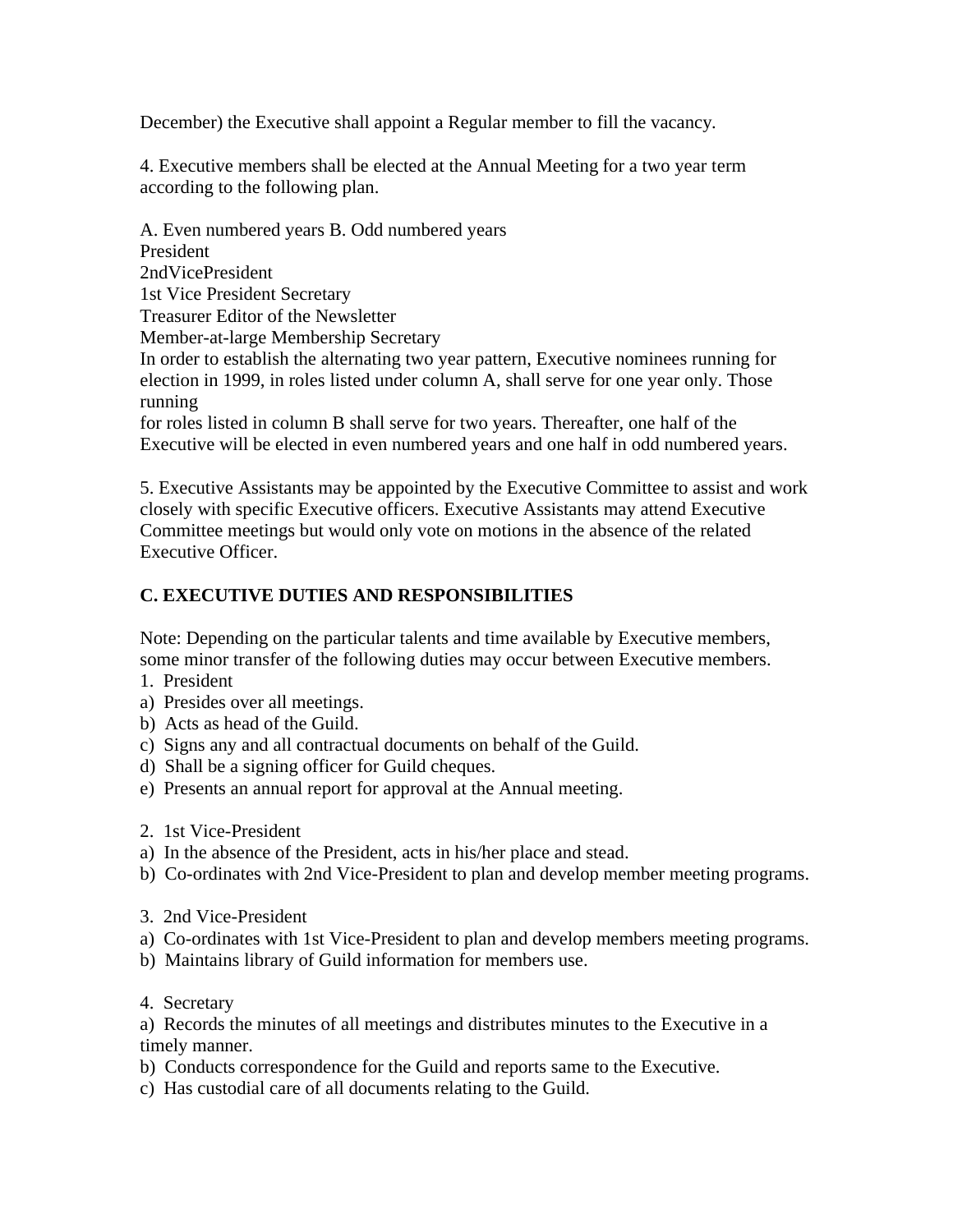d) Maintains a photo album or scrap book of Guild activities.

5. Treasurer

a) Receives all monies from the membership, donations, advertising fees, etc. and issues receipts.

b) Maintains the Guild's bank account and may maintain a petty cash fund not to exceed \$100.00 (one hundred dollars).

c) Pays out such monies as are required by instruction of the Executive. All major expenditures will have prior approval of 2/3 of the regular members present at the meeting.

d) Maintains an auditable set of financial records at all times, and keeps the financial books available for examination by the Executive at any Executive meeting.

e) Assists the President to prepare an annual budget.

f) Prepares an annual report for distribution to the membership and such other reports as may be requested by the Executive from time to time.

g) Communicates regularly with the Membership Secretary.

6. Membership Secretary

a) Distributes and receives applications for membership. Records and maintains information

b) Collects fees from members for renewing and new members, and submits such funds to the Treasurer.

c) Maintains records, assigns membership numbers and membership cards, notifies the Executive of those members who are in arrears in payment of fees.

d) Communicates information on a regular basis to the Treasurer and Newsletter Editor

7. Newsletter Editor

a) Publish newsletter.

8. Executive Member At Large

a) Assist all/or any Executive members.

b) At the request of the President, serves as the Executive representative of various established committees, their chairpersons or co-ordinators.

9. Signing Officers

a) Signing officers for the financial affairs of the Guild shall be any 2 (two) of (i) the Treasurer (ii) The President (iii) The Secretary.

b) No officer or group of officers is empowered to incur debt in the Guilds name.

#### **D. TERM OF OFFICE**

a) Elections shall be held at an Annual meeting each year as outlined under By-Law B (4)

b) The Executives shall be elected for a period of 2 (two) years, and will assume office immediately and will remain in office, until replacement successors are elected.

c) Between elections, vacancies shall be filled by Executive appointment for the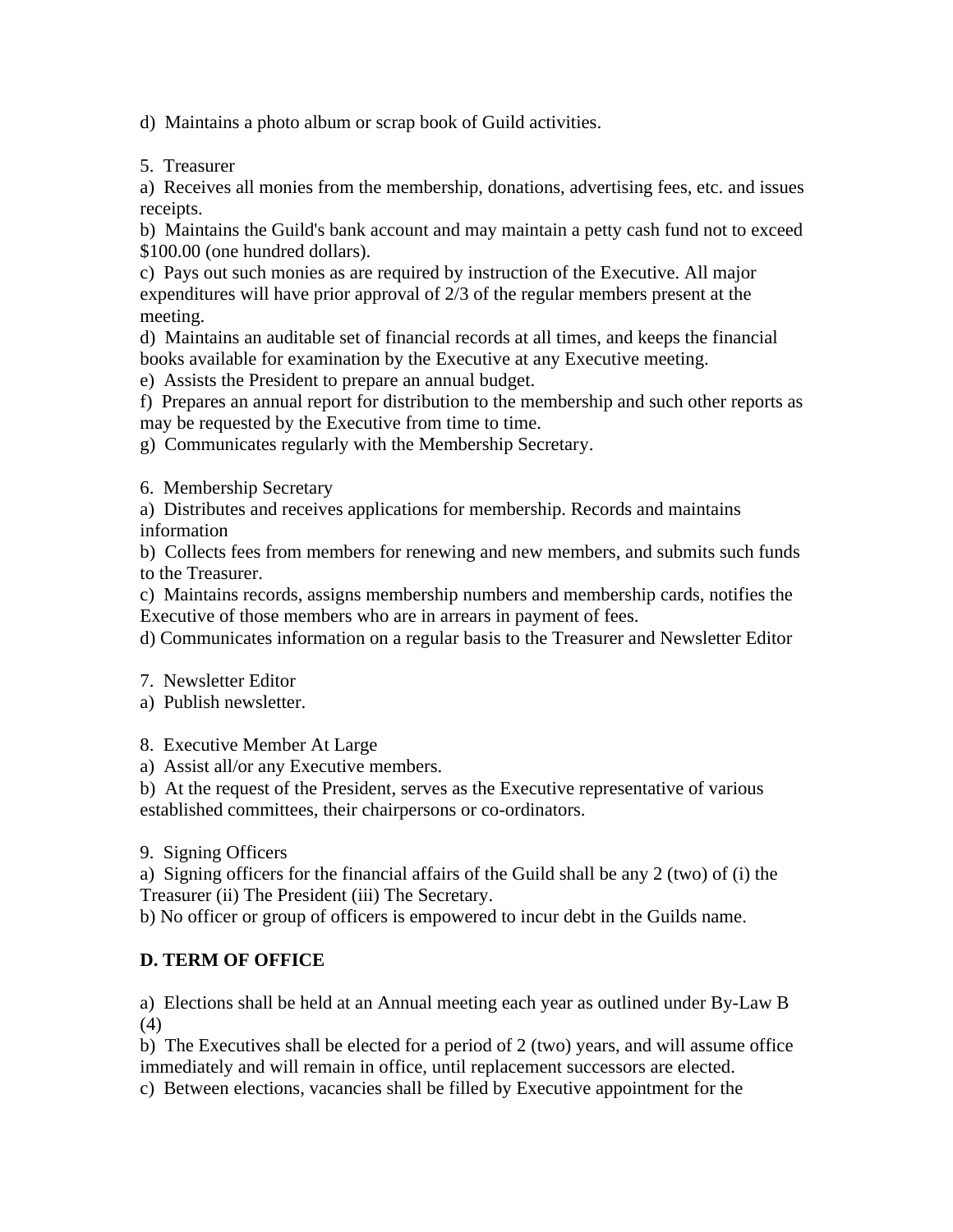unexpired portion of the term.

## **E. REMOVAL OF EXECUTIVE OFFICERS**

a) Removal of any elected officer(s) at anytime during their term of office must be dealt with at a Special meeting called in accordance with the By-Laws and called for that specific

purpose.

b) Any motion made to remove elected officer(s) will require a  $2/3$  (two thirds) majority vote by the Regular attending members.

## **F. METHOD OF ELECTION**

a) A Nominating Committee will be established by the Executive to prepare a slate of candidates to fill the positions described in By-Law B.1.

b) The immediate Past President or a member appointed by the Executive, will chair the Committee.

c) The Nominating Committee will consist of the immediate Past President or a member appointed by the Executive to chair the Committee, the President (ex-officio) and 2 (two)

Regular members appointed by the Executive.

d) Voting will be by secret ballot.

## **G. MEETINGS**

1. Regular Meetings

a) The Executive shall schedule regular meetings each month for the

b) A night may be established by the Executive as a hands-on night and instruction for beginners on a monthly basis as needed.

c) A tentative schedule of regular meetings and hands-on nights for

d) Regular meetings shall be held in such premises and at times as arranged by the Executive.

2. Executive Meetings

a) Will be held at the call of the President or by 3 of the Executives. There will be a minimum of one meeting per year at such location as agreed upon by the Executive.

3. Annual Meetings

a) The Annual Meeting shall be held early in the membership year, or at the end of the previous membership year.

b) All members are to be notified as to location, date and time.

4. Special Meetings

a) Shall be called by the Executive at its discretion or in response to a proper petition by the Regular members.

b) All members are to be notified as to location, date and time.